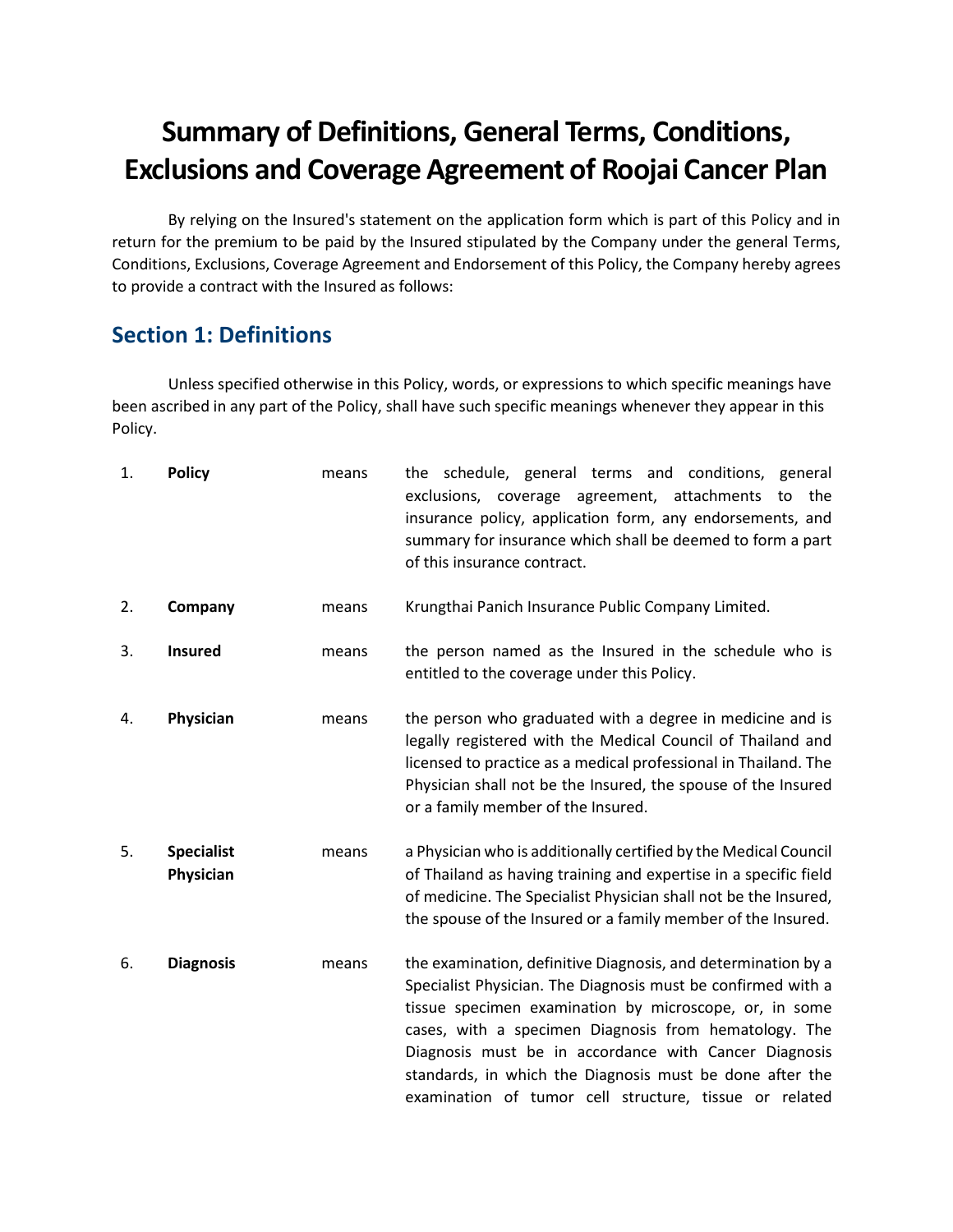specimen substance. Cancer Diagnosis from symptoms and by general physical checks are not within the scope of Cancer Diagnosis described in this insurance policy. In case of absence of such proof, the Diagnosis must be done by a medically accepted method, such as radiology, pathological examination, medical laboratory Diagnosis, or Diagnosis from symptoms and abnormalities found from laboratory or pathology.

- 7. **Diagnosis Date** means the date that the Specialist Physician concludes, for the first time, that the Insured gets Cancer as described in the definition, including a clearly written Diagnosis date.
- 8. **Hospital** means any health facility which provides medical services, can provide patient admission for overnight and has an adequate number of medical personnel with the complete services, particularly, an operation room, and is permitted to be registered as a Hospital pursuant to the law of the locality.
- 9. **Medical Facility** means any health facility which provides medical services, can provide patient admission for overnight and is permitted to be a Medical Facility pursuant to the law of the locality.
- 10. **Clinic** means modern Medical Facility which is permitted by law to provide medical services, diagnoses, but cannot provide the patient admission for overnight.
- 11. **AIDS** means Acquired Immune Deficiency Syndrome caused by infection with human immunodeficiency virus (HIV) and shall include the opportunistic microorganism infection, malignant neoplasm, infection, or any sickness which the blood test result reveals as the positive of HIV.

Opportunistic microorganism infection shall include, but is not limited to Pneumocystis or Chronic Enteritis, Virus, and/ or Disseminated Fungi Infection.

Malignant Neoplasm shall include, but is not limited to Kaposi's Sarcoma, Central Nervous System Lymphoma and/ or any critical illness which is known as Acquired Immune Deficiency Syndrome, or causes to sudden death, sickness, or disability.

Acquired Immune Deficiency Syndrome (AIDS) shall include Human Immunodeficiency Virus (HIV), Encephalopathy Dementia and dispersion of Virus.

12. **Policy Year** means one year from the date the insurance policy becomes effective or one year from the subsequent policy anniversary.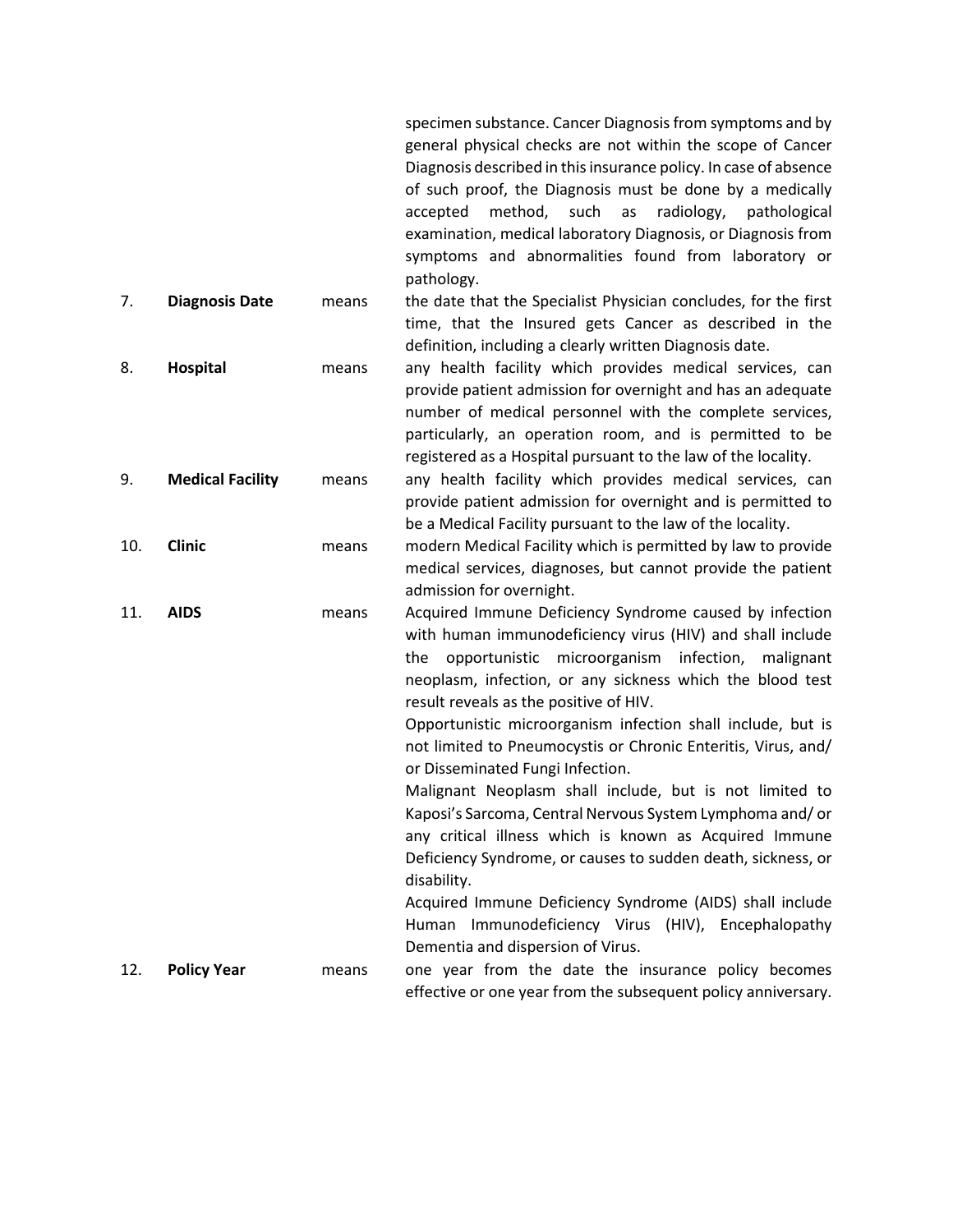# **Section 2: General Terms and Conditions**

#### **1. Insurance contract**

This insurance contract arises from the representation of the Insured that the Company relies upon in the insurance application, as well as additional statements (if any). Hence, this Policy, summary document, coverage agreement, and exclusions are issued by the Company.

If the Insured knowingly misrepresents in the statements mentioned in paragraph one, or knowingly conceals any fact from the Company that could have caused the Company to demand higher premium or refuse to offer the insurance contract, this insurance contract will be voidable pursuant to section 865 of the Civil and Commercial Code. The Company has the right to rescind the insurance contract.

The Company shall not deny its liability based on any statements other than the statements stated in the first paragraph of this document.

# **2. Entirety of the insurance contract and change of wording in the insurance contract**

This Policy as well as coverage agreement and endorsements form an entire insurance contract. Any change of wording in the insurance contract requires consent of the Company and shall be recorded in this Policy or endorsement before such change becomes valid.

# **3. Non-dispute or objection to the incompleteness or incorrectness of the insurance contract**

Once the Policy has been effective for TWO consecutive years (counting from the date the Policy becomes effective from the first time), the Company shall not dispute or object to any incomplete or incorrect information that forms an entire insurance contract, unless the premium has not been paid.

If the Company discovers information which allows it to rescind the contract, the Company shall rescind the contract within ONE month (counting from the date that the Company finds out such voidable information) otherwise the Company shall no longer be entitled to void the contract.

#### **4. Premium payment**

#### **4.1 Annual premium payment**

The annual premium payments are due immediately, or prior to the commencement of the Policy and then the Policy shall be effective on the date stated in the schedule.

#### **4.2 Monthly premium payment**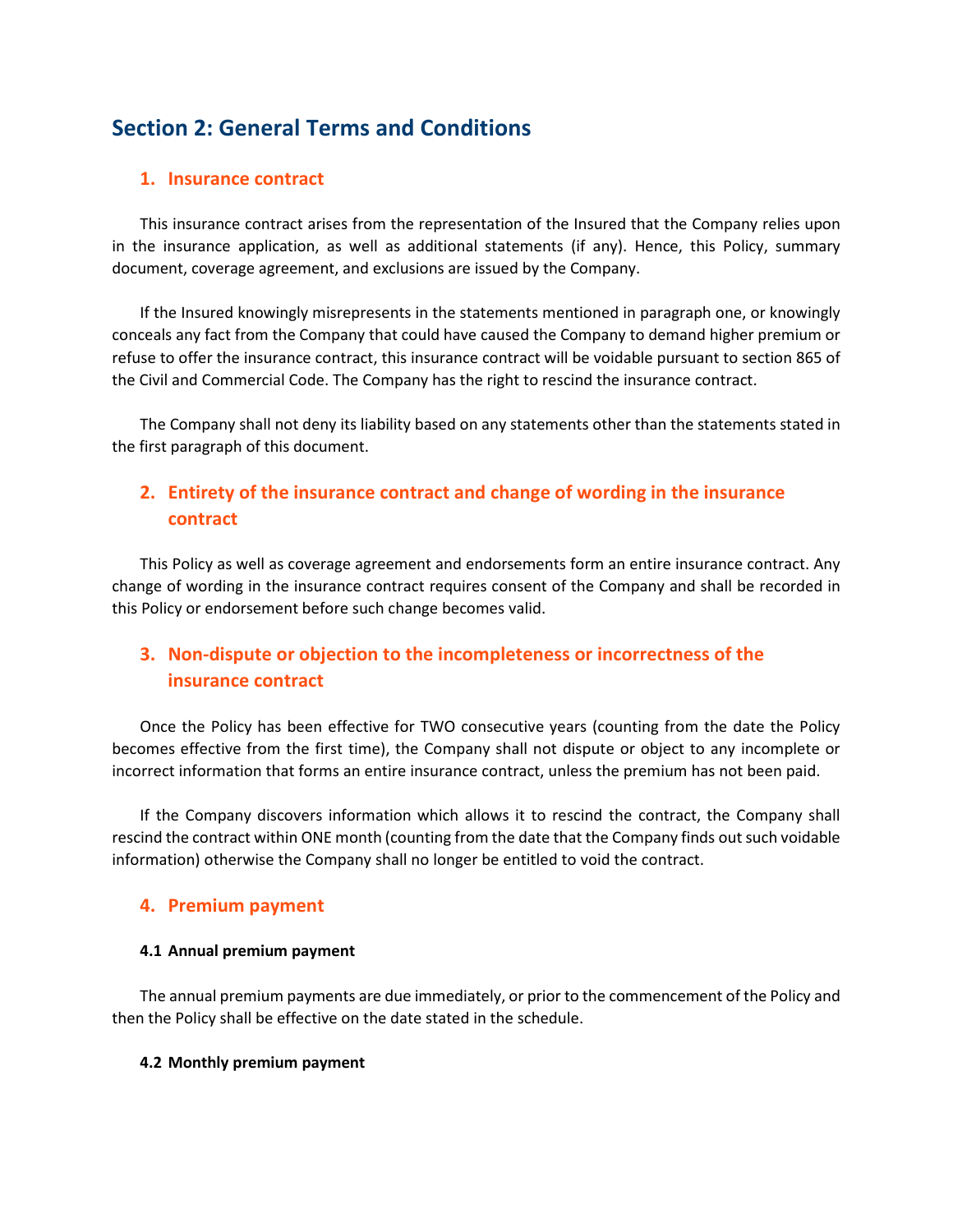4.2.1 The monthly premium payment of the first installment is due immediately, or prior to the commencement of the Policy and then the Policy shall be effective on the date stated in the schedule.

4.2.2 The Insured must pay the monthly premium of the next installment within 30 days from the due date of the premium payment period. If the premium is paid, the coverage under this insurance policy shall be considered continuously from the previous period, and the Company will not apply the general terms and conditions regarding of Waiting Period and Pre-existing condition and non-dispute or objection to the incompleteness or incorrectness of the insurance contract for the Policy to be effective again.

If the Company is still unable to charge such premium, the coverage under this insurance policy shall be terminated on the day that the premium paid is covered for.

4.2.3 When claim happened within the Grace Period, and the Company has not received a premium payment yet, the Company will deduct the pending premium out from the compensation that must be reimbursed under this insurance policy and shall be paid the remaining compensation to the Insured or the beneficiary.

#### **5. Misrepresentation of age and gender**

If the Insured's age or gender is incorrect from that declared by the Insured so that:

- **5.1 The Company receives less premium than required:** The sum insured that the Insured shall receive under this Policy shall be equal to the amount of premium paid. The Insured can repurchase coverage based on the correct age and gender. If the Insured's corrected information falls outside of the Company's underwriting footprint, the Company will not pay compensation but will instead return the premium that has been paid.
- **5.2 The Company receives more premium than required***:* The Company shall refund the excess premium to the Insured. However, this condition shall not be applied retroactively to adjust the premium for the past period of insurance.

#### **6. Policy Renewal**

Policy renewal is based on the Company decision as follows:

6.1 In case the Company accepts to renew the policy, the Company shall reserve the rights to:

6.1.1 adjust the renewal premium depending on the risk and the Insured's increased age (for this plan, the renewal premium shall be fixed according to the first year premium and will be increased upon the increasing age for every 5 years when renewing the insurance policy); and

6.1.2 change the underwriting terms and conditions and coverage agreement of the renewal policy as necessary, in which case the Company shall inform the Insured of the main points of the policy which have changed.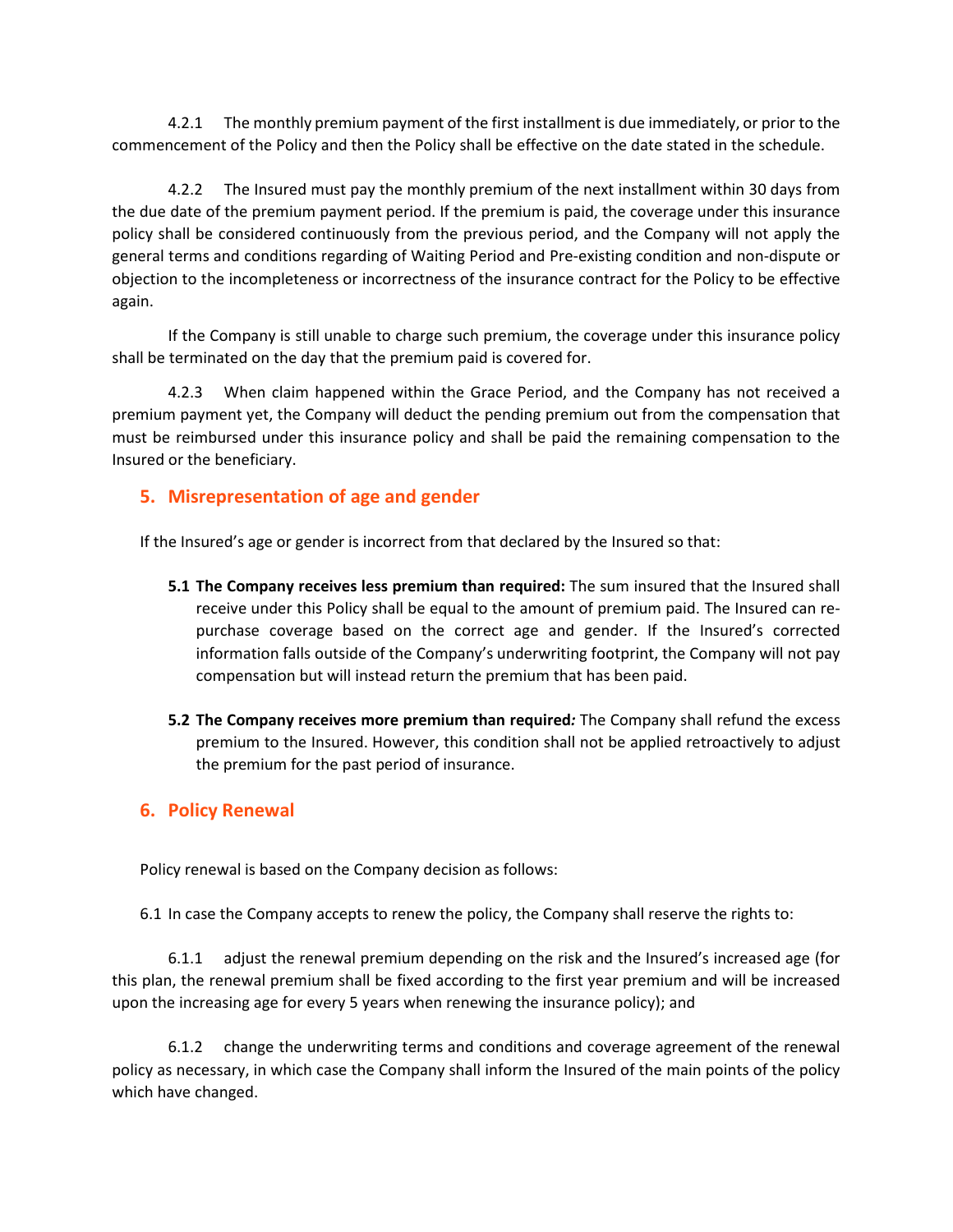6.2 If the renewal policy is renewed and the Insured pays the premium within 30 days of the Grace Period, the Company will not apply the general terms and conditions regarding of Waiting Period and Preexisting condition and non-dispute or objection to the incompleteness or incorrectness of the insurance contract for the Policy to be effective again. If the Insured does not pay the premium within the Grace Period, the Company shall deduct the pending premium from the compensation that the Company will pay as specified in the Schedule.

6.3 The Company can reject the policy renewal by informing the Insured in writing at least 30 days before the existing policy end date specified in the Schedule.

# **7. Policy cancellation**

#### **7.1 In case of annual premium payment**

7.1.1 The Company cannot cancel the policy, except if the Insured behaves fraudulently or dishonestly under the policy.

7.1.2 The Insured can cancel the policy by informing to the Company in writing. The Insured shall have the right to receive the premium refund on a short-rate basis based on the table shown below.

| No. of month Insured | % of Annual Premium |
|----------------------|---------------------|
| 1                    | 15                  |
| 2                    | 25                  |
| 3                    | 35                  |
| 4                    | 45                  |
| 5                    | 55                  |
| 6                    | 65                  |
| 7                    | 75                  |
| 8                    | 80                  |
| 9                    | 85                  |
| 10                   | 90                  |
| 11                   | 95                  |
| 12                   | 100                 |

#### **Short-rate premium table**

Policy Cancellation under this term no matter the Company or the Insured is taking the action shall be to terminate the entire insurance policy not to terminate only one of the coverage agreements.

#### **7.2 In case of monthly premium payment from the section 4.2**

7.2.1 The Company cannot cancel the policy, except if the Insured behaves fraudulently or dishonestly under the policy.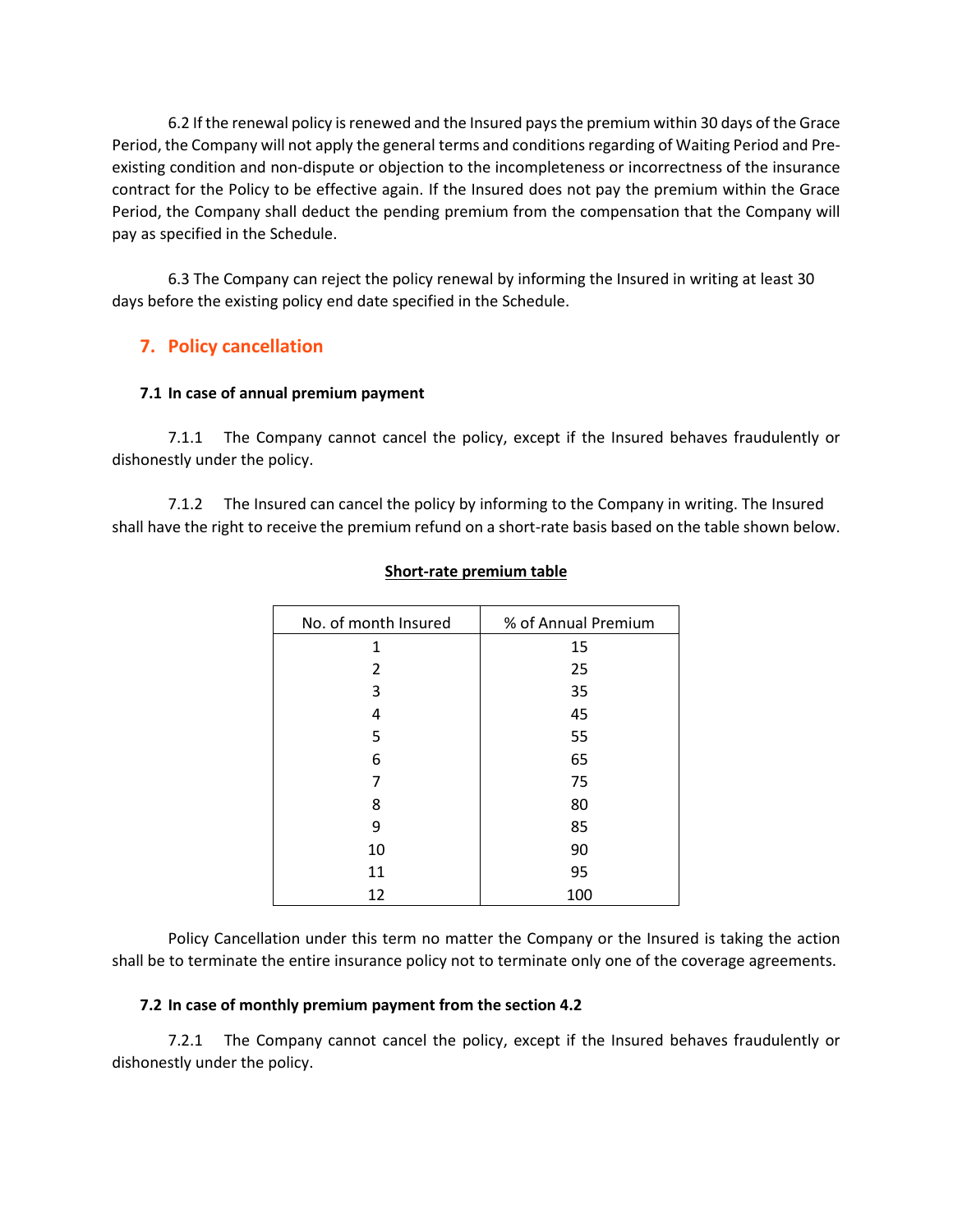7.2.2 The Insured can cancel the policy by informing to the Company in writing. The Policy will automatically terminate on the day that the premium paid is covered for and the company will not return the premium to the Insured.

#### **8. Automatic termination of insurance contract**

8.1 The coverage of the Insured under this Policy will be terminated when one of the following events occurs, whichever comes first:

- 8.1.1 On the end date specified in the schedule (in case of non-renewal of the Policy).
- 8.1.2 In the year that the Insured is 65 years of age.
- 8.1.3 When the Insured does not pay the premium according to the general terms and conditions of premium payment.
- 8.1.4 When the Insured dies.
- 8.1.5 If the Insured is imprisoned in a prison or other correctional facility.

In case of monthly premium payment when the termination of coverage due to 8.1.4 or 8.1.5, the Policy will end on the anniversary of monthly premium payment and the Company will not return the premium to the Insured. However, in case of annual premium payment, the Company will return the premium to the Insured or the beneficiary by deducting the premium for the period in which this insurance policy is applied.

8.2 The Company will return all premiums already charged to the Insured in the case when happen the appearance or awareness of the symptoms of Cancer in any type at first within the period of no coverage (Waiting Period) 90 days from the date of this insurance policy first effective.

8.3 Each coverage under this insurance policy will be terminated if the Company pays the sum assured according to the maximum sum insured specified in the insurance policy table of the coverage which the Company will continue to provide coverage until the end of the Insured period only the sum assured of the remaining coverage.

8.4 This insurance policy and insurance according to this insurance policy will end at 24:00 according to Thailand time on the end date of the insurance policy.

#### **9 Medical examination**

The Company has the right to check the medical history and Diagnosis of the Insured as necessary and has the right to perform an autopsy (providing that such autopsy is necessary and not against the law) at the Company's expense.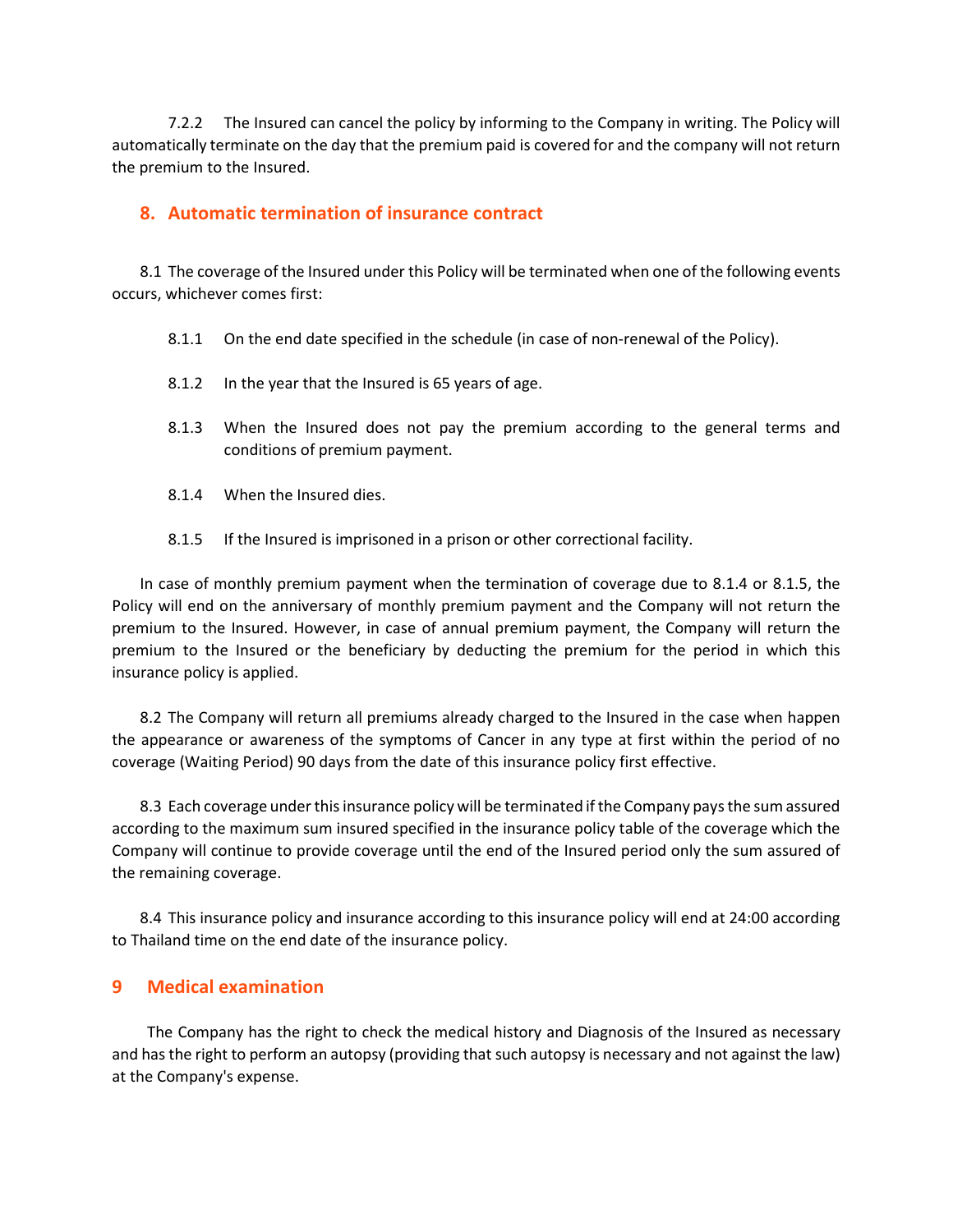In the case that the Insured does not allow the Company to check the medical history and the Insured's Diagnosis, or if a person legally in possession of an autopsy report does not allow the Company to check the report for considering the compensation, the Company may refuse coverage under this Policy to the Insured or the beneficiary.

#### **10 Claim evidence submission**

The Insured, beneficiary, or representative of such person, depending on circumstances, mustinform the company of the Diagnosis from Specialist Physician which may cause the claim stipulated in this insurance policy without delay. In the event of death, beneficiary, or representative of such person must notify the Company immediately, unless it proves that it is not possible to notify the Company as mentioned above but should notify the company as soon as it can be done.

In case of claim happened in this insurance policy, the Insured, beneficiary or representative of such person, depending on circumstances, must submit the following evidence to the Company at their own expense.

- 1. A copy of id card of the Insured which is certified copy signed.
- 2. A copy of id card of the beneficiary which is certified copy signed (in case of the death)
- 3. The company's completed claim form is as follows:
	- 3.1 Claim form and additional medical information request form of the Company

3.2 A medical report that identifies important symptoms and indicates the level of severity (stage) of the Cancer, including the results of Diagnosis and medical treatment which a Specialist Physician should perform the signed and sealed medical examination.

- 3.3 Laboratory Biopsy Results
- 4. A copy of the receipt that lists the expense.
- 5. Other documents requested by the Company as necessary (if any)

The above evidence shall be submitted within 30 days from the date of Diagnosis by a Specialist Physician who identifies as Cancer in accordance with the coverage agreement.

Delay in such submission shall not result in rejection of liability by the Company if it is shown that there is a reasonable reason not to submit such evidence within the specified period, but to submit as soon as possible.

#### **11 Compensation**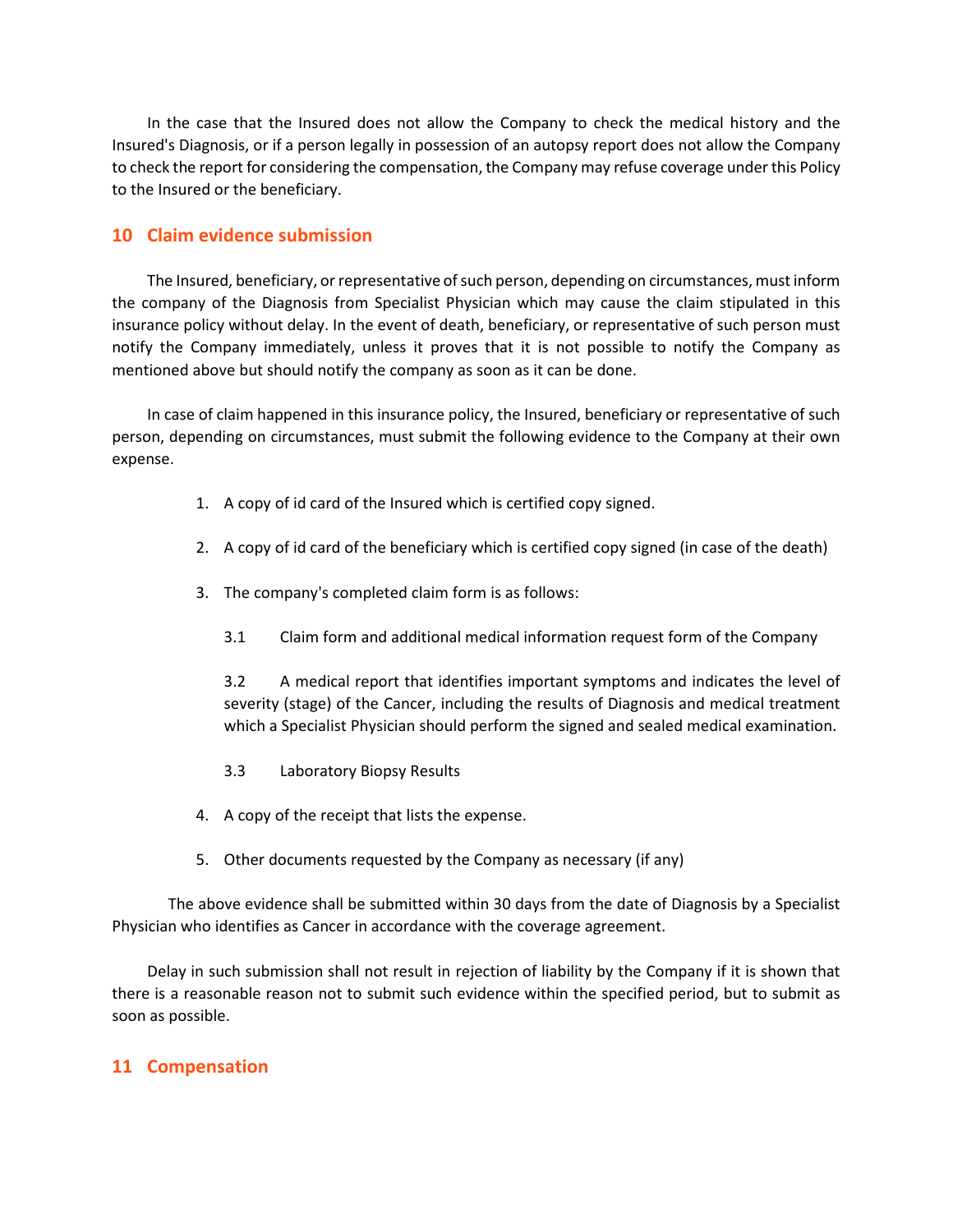The Company shall pay compensation to the Insured or beneficiary (in case of death) within 15 days from the date the Company gets claim evidence completely and correctly.

In the case that there is any suspicion that a claim does not comply with the coverage agreement of the Policy, such period may be extended as necessary but not exceeding 90 days from the date the Company gets claim evidence completely and correctly.

If the Company does not pay compensation within the aforementioned period, the Company shall be liable to pay the 15% interest rate per year on the compensation amount calculated from the due date until the compensation is paid in full.

#### **12 Dispute resolution by arbitration**

In the event of a dispute, conflict or claim under this Policy between the claimant and the Company and if the claimant wishes and sees that the dispute should be settled by arbitration, the Company agrees and shall settle such dispute by arbitration in accordance with the Regulation of the Insurance Commission (OIC) regarding to arbitration.

#### **13 Waiting period**

The Company shall not pay the compensation specified in the schedule in case that the Insured displays symptoms or is Diagnosed to have Cancer during the first 90 days after the Policy start date specified in the schedule. The Company shall be entitled to terminate the insurance contract with an immediate effect and refund all the received premium to the Insured.

#### **14 Pre-existing condition**

The Company shall not pay the compensation specified in the schedule in case there is some medical evidence showing that:

- 14.1 The Insured has been Diagnosed, treated, or advised by a Physician as having a critical illness chosen by the Insured under this Policy before the first-year policy start date.
- 14.2 The Insured has a symptom or abnormality which is related, correlated, or results from any kind of critical illness chosen by the Insured under this Policy that appears before the first-year policy start date. Such symptom or abnormality must be so significant that it would normally require a reasonable person to seek for a Diagnosis or treatment by a Physician.

The previous two points shall not apply in the case that the Insured has already informed the Company before entering into this insurance agreement and the Company accepts the risk without additional terms or conditions to exclude such coverage.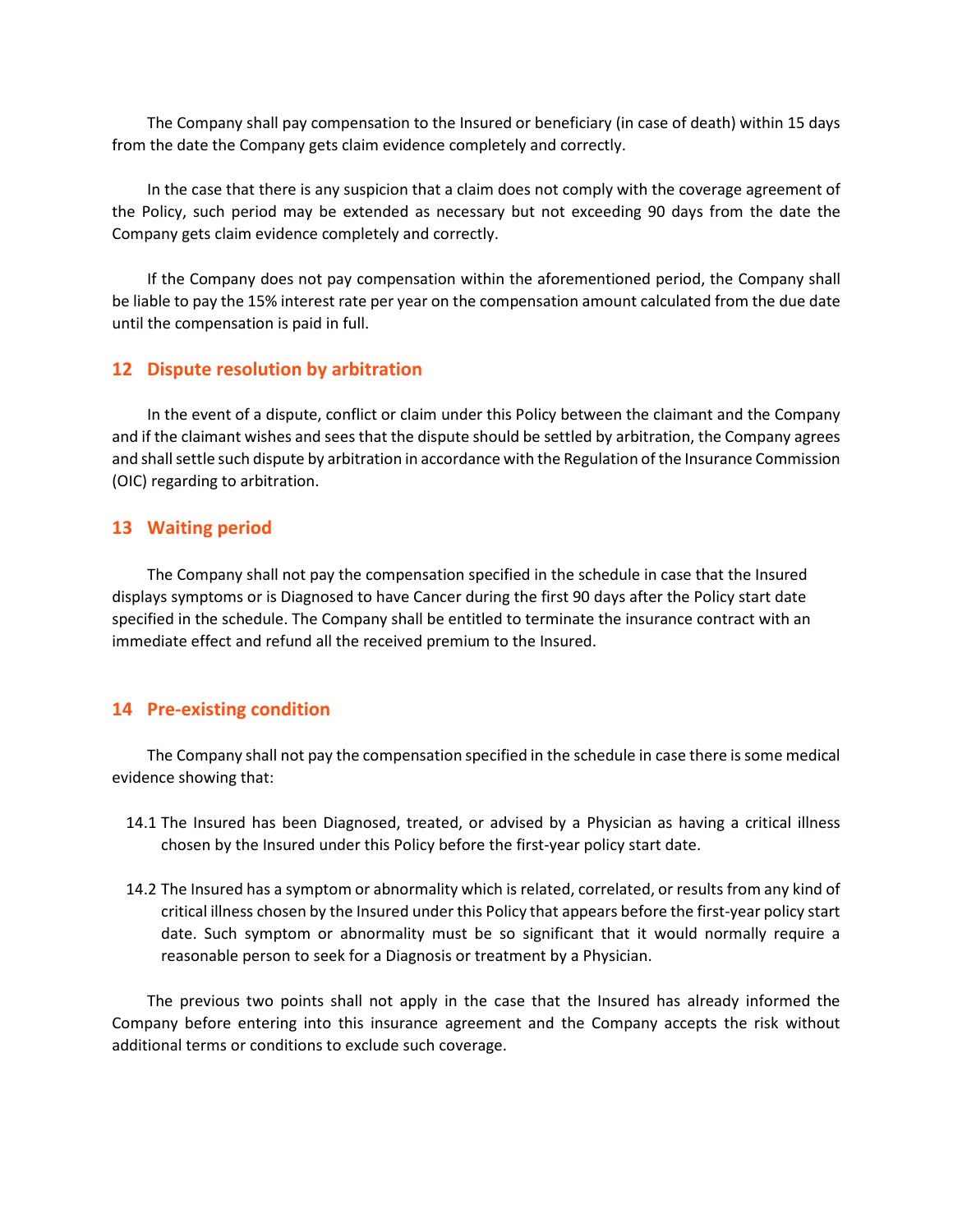#### **15 Fraudulent claims for compensation**

The Company shall not be liable for claims for compensation arising from fraud or dishonesty. The Company may exercise its right to terminate the Policy immediately if the claim stipulated in this Policy is fraudulent in any way by the Insured or the person acting on behalf of the Insured. The Company will return the insurance premium to the Insured by deducting the premium for the period in which this Policy has been in force.

#### **16 Condition precedent**

The Company shall not be liable for any claim stipulated in this Policy unless the Insured, beneficiary or representative of such persons is fully compliant with the terms and conditions of the Policy.

#### **17 Free-look cancellation**

If the Insured wants to cancel the Policy for whatever reason, the Insured shall return the policy documents to the Company within 30 days of receiving the policy documents from the Company. In such case, it shall be deemed that the Policy is not effective since the policy start date specified in the schedule. The Company, therefore, shall not be liable for any loss or damage occurred under the Policy. The Company shall refund the full amount of premium to the Insured via the channel the Company receives it (if deducted from bank account or credit card, it will be refunded to the bank account or credit card as the case may be).

In the case that the Insured has already reported claim to the Company, the Insured will not have the right to cancel this insurance policy.

#### **18 Currency**

Premiums and benefits to be paid under this Policy will be paid in Thailand's currency.

#### **19 Applicable law**

This Policy is subject to the regulations and interpretations in accordance with the laws of Thailand.

# **Section 3: General Exclusions**

The Policy does not cover damage resulting from illnesses (including complications), symptoms, or abnormalities that occur from:

- 1. Pre-existing conditions or congenital conditions
- 2. Symptoms or Diagnosis of Cancer during the Waiting Period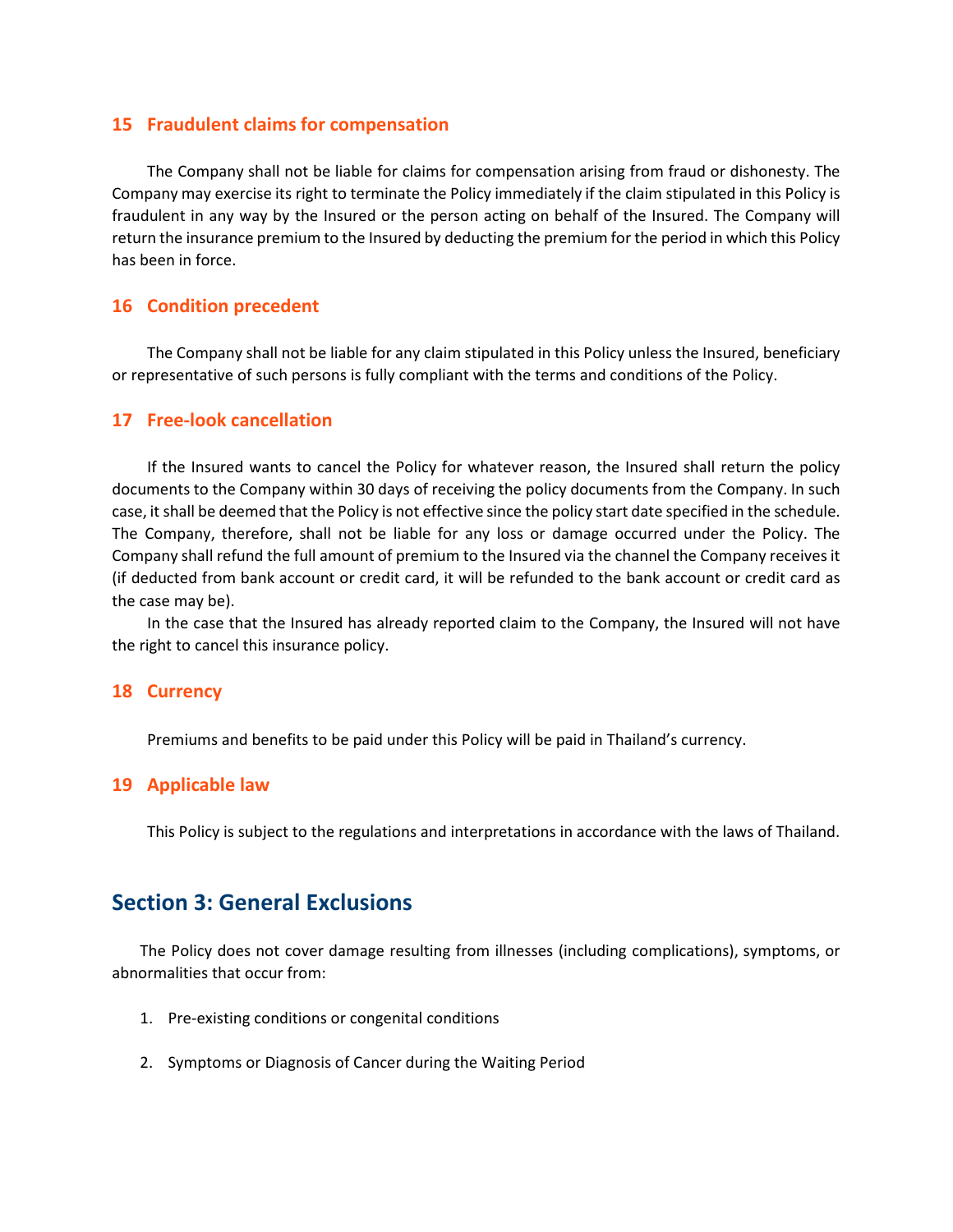- 3. HIV (Human Immunodeficiency Virus), AIDS (Acquired Immunodeficiency Syndrome), ARC (AIDS-Related Complex) or Secondary Infection, and/or any Cancer resulting consequently from HIV, AIDS, or ARC
- 4. Cancer resulting from drug/narcotic addiction or chronic alcoholism
- 5. Treatment, chronic disease, or complications resulting from plastic or reconstructive surgery.

# **Section 4: Coverage Agreements**

Under Regulations, General Conditions, Coverage Agreement, Exceptions, Endorsement of this insurance policy and in return for the premium stipulated by the Insured, the Company agrees that if the Insured is diagnosed for the first time and confirmed by a Specialist Physician (Oncologist or Pathologist) and has written pathological evidence that the Insured has Cancer during this effective insurance contract, the Company will pay the claim stipulated in the insurance policy table for each coverage specified.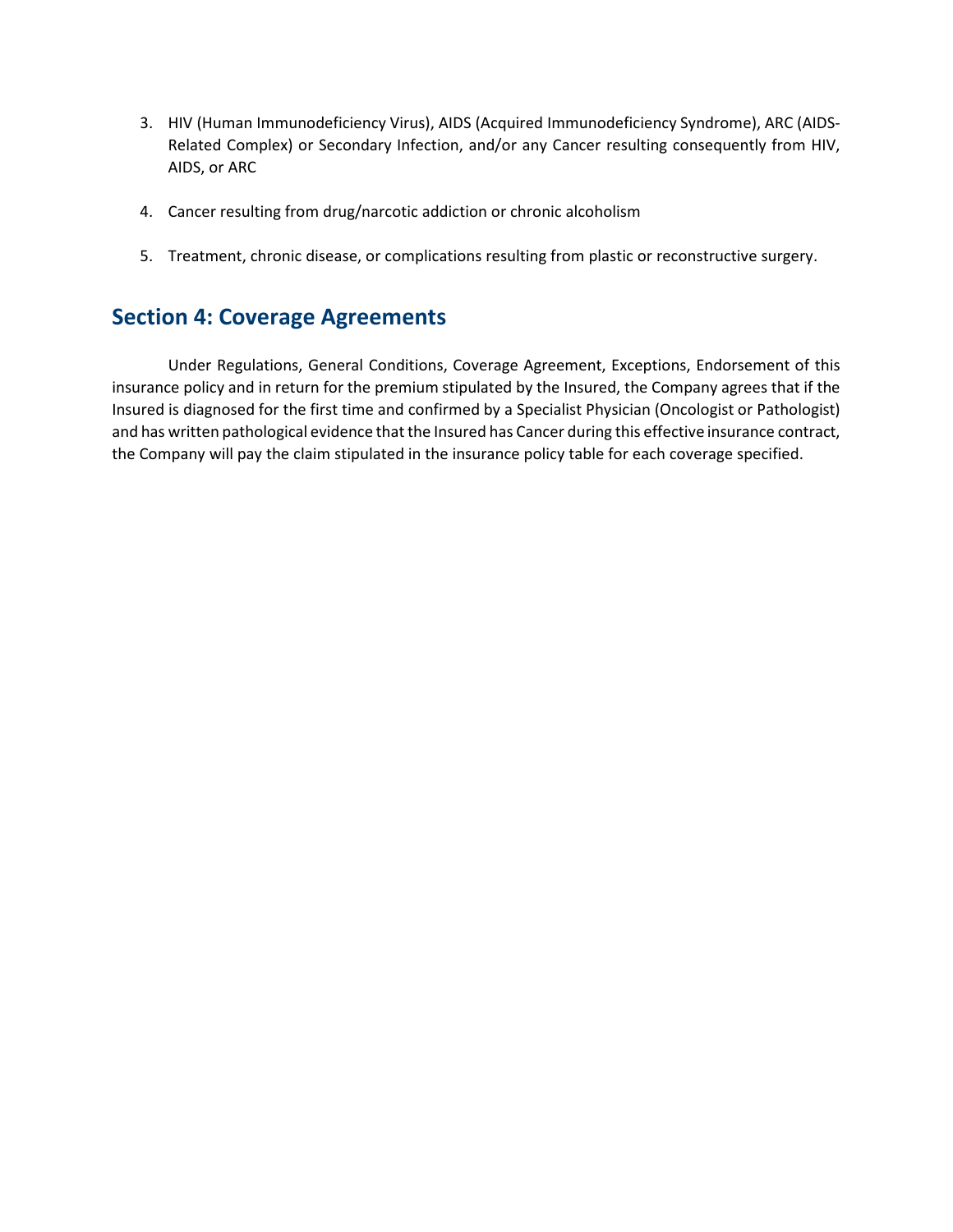# **Coverage Agreement Non-invasive Cancer / Carcinoma in Situ**

### **Definition**

| Non-invasive Cancer /<br>Carcinoma in Situ | means | following: | The first-time appearance of a tumor or cell that is confirmed from<br>pathological examination that it is Cancer. Such Cancer must have<br>not yet spread over the basement membrane or spread to a<br>nearby membrane or other organs. The Cancer also includes the |
|--------------------------------------------|-------|------------|-----------------------------------------------------------------------------------------------------------------------------------------------------------------------------------------------------------------------------------------------------------------------|
|                                            |       | 1.         | Prostate Cancer, Thyroid Cancer, or Urinary Bladder<br>Cancer at stage of T1 N0 M0 referring to TNM Classification                                                                                                                                                    |
|                                            |       | 2.         | Chronic Lymphocytic Leukemia before RAI at stage 3                                                                                                                                                                                                                    |
|                                            |       | 3.         | Malignant Melanoma less than stage 2 referring to<br>American Joint Committee's Cancer Classification                                                                                                                                                                 |
|                                            |       | 4.         | Borderline tumor or Low Malignant Potential                                                                                                                                                                                                                           |
|                                            |       |            | In any case, any skin Cancers, except the Melanoma mentioned<br>above, and Pre-malignant Lesion are excluded.                                                                                                                                                         |

### **Coverage:**

It is agreed that, if the Insured get diagnosed with Non-invasive Cancer / Carcinoma in Situ as defined above for the first time, the Company shall pay compensation as per the sum insured stated in the Schedule and/or the renewal insurance certificate.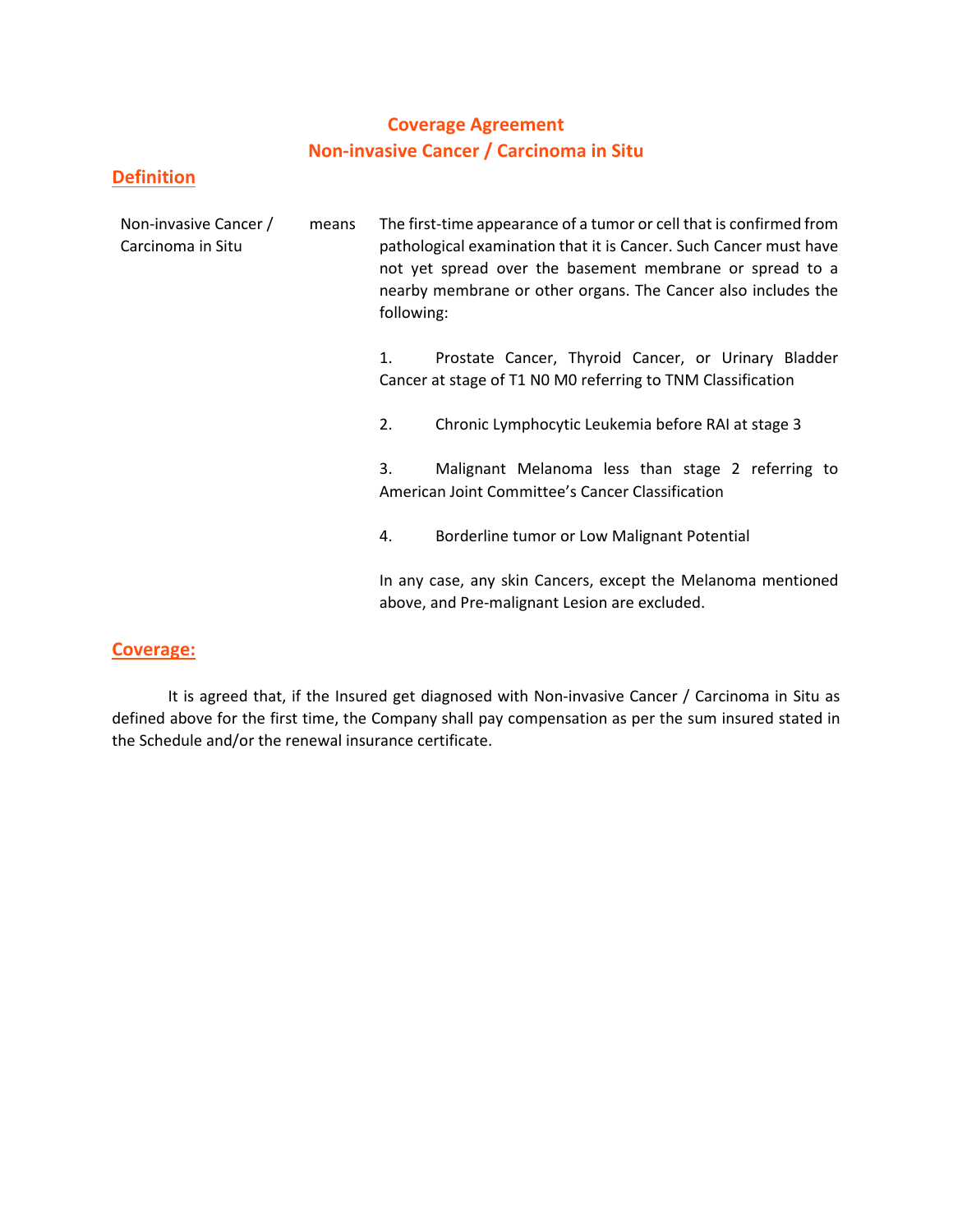# **Coverage Agreement Invasive Cancer**

# **Definition**

- Invasive Cancer means The appearance of a tumor or cell that is confirmed from pathological examination that it is Cancer. Such Cancer has spread over the basement membrane or spread to a nearby membrane or other organs. The Cancer also includes Leukemia, Lymphoma, Bone-marrow Cancer, and Choriocarcinoma. In any case, the following Cancers are excluded:
	- 1. Prostate Cancer, Thyroid Cancer, or Urinary Bladder Cancer at the Stage of T1 N0 M0 referring to TNM Classification
	- 2. Chronic Lymphocytic Leukemia before RAI at the Stage 3
	- 3. Non-invasive Cancer, Carcinoma in Situ
	- 4. Any skin Cancers, except Malignant Melanoma at the Stage 2 or above referring to American Joint Committee's Cancer Classification
	- 5. Borderline tumor or Low Malignant Potential
	- 6. Pre-malignant Lesion such as CIN I, CIN II, CIN III
	- 7. Cancer in a patient who is infected with HIV
	- 8. Repeated Cancer or spread from other parts, in which such Cancer appeared for the first time before the policy inception or within 90 days of the policy inception.

### **Coverage:**

It is agreed that, if the Insured get diagnosed with Invasive Cancer as defined above for the first time, the Company shall pay compensation as per the sum insured stated in the Schedule and/or the renewal insurance certificate.